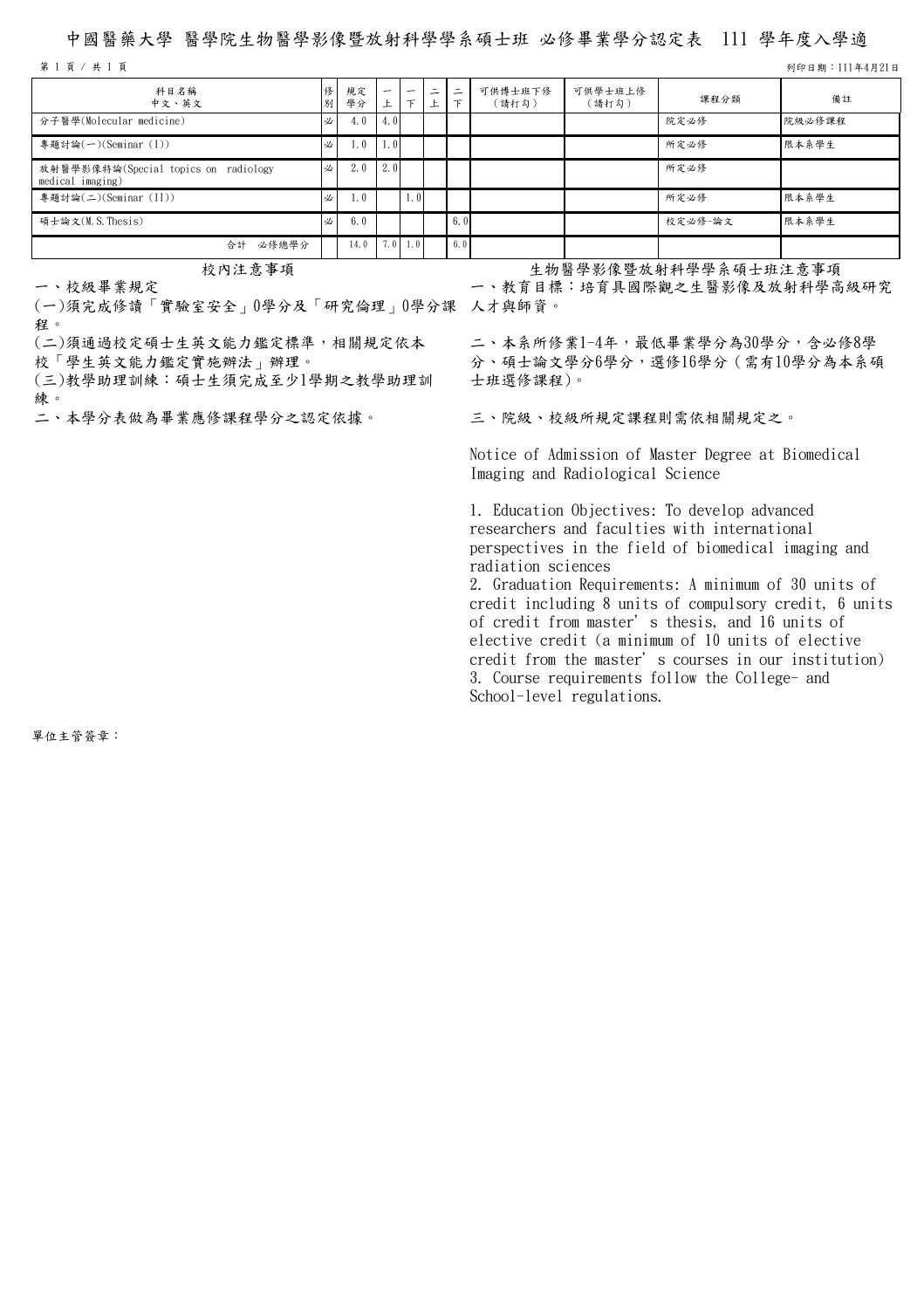## 中國醫藥大學 醫學院生物醫學影像暨放射科學學系碩士班 選修畢業學分認定表 111 學年度入學適

|  |  | 第 1 頁 / 共 2 頁 |  |  |
|--|--|---------------|--|--|
|  |  |               |  |  |

列印日期: 111年4月21日

| 科目名稱<br>中文、英文                                                             | 俢<br>別 | 規定<br>學分 | 上   | $\top$ | 上               | $\equiv$<br>$\top$ | 可供博士班下修<br>(請打勾) | 可供學士班上修<br>(請打勾) | 課程分類 | 備註                                    |
|---------------------------------------------------------------------------|--------|----------|-----|--------|-----------------|--------------------|------------------|------------------|------|---------------------------------------|
| 研究設計與論文寫作(Research design &<br>scientific writing)                        | 選      | 2.0      | 2.0 |        |                 |                    |                  |                  | 所定選修 |                                       |
| 醫用磁振造影學特論(Special topics on medical<br>magnetic resonance imaging)        | 選      | 2.0      | 2.0 |        |                 |                    |                  |                  | 所定選修 | 自105學年入學起為全<br>英文課程(1050330校<br>課程通過) |
| 輻射生物學特論(Special topics on radiobiology)                                   | 選      | 2.0      | 2.0 |        |                 |                    |                  |                  | 所定選修 |                                       |
| 生醫影像原理與應用(Biomedical imaging:<br>principals & applications)               | 選      | 2.0      | 2.0 |        |                 |                    |                  |                  | 所定選修 |                                       |
| 保健物理特論(Special topics on health physics)                                  | 選      | 2.0      | 2.0 |        |                 |                    |                  |                  | 所定選修 | 111學年入學起全英課<br>程(1110330校課程通<br>過)    |
| 科學程式設計特論(Special topics on scientific<br>computing)                       | 選      | 2.0      | 2.0 |        |                 |                    |                  |                  | 所定選修 |                                       |
| 工程數值分析特論(Special topics on advanced<br>numerical analysis)                | 選      | 2.0      | 2.0 |        |                 |                    |                  |                  | 所定選修 |                                       |
| 超音波影像特論(Special topics on ultrasound<br>imaging)                          | 選      | 2.0      | 2.0 |        |                 |                    |                  |                  | 所定選修 |                                       |
| 生物醫學工程特論(Special topics on biomedical<br>engineering)                     | 選      | 2.0      |     | 2.0    |                 |                    |                  |                  | 所定選修 |                                       |
| 放射科學產業特論(Special topics on industry of<br>radiological science)           | 選      | 2.0      |     | 2.0    |                 |                    |                  |                  | 所定選修 | 111學年入學起全英課<br>程(1101020校課程通<br>過)    |
| 功能性磁振造影特論(Special topics on<br>functional magnetic resonance imaging)     | 選      | 2.0      |     | 2.0    |                 |                    |                  |                  | 所定選修 |                                       |
| 生物醫學分子影像特論(Special topics on<br>molecular imaging)                        | 選      | 2.0      |     | 2.0    |                 |                    |                  |                  | 所定選修 |                                       |
| 治療用超音波特論(Special topics on therapeutic<br>ultrasound)                     | 選      | 2.0      |     | 2.0    |                 |                    |                  |                  | 所定選修 | 自105學年入學起為全<br>英文課程(1050330校<br>課程通過) |
| 放射治療特論(Special topics on Radiation<br>Therapy)                            | 選      | 2.0      |     | 2.0    |                 |                    |                  |                  | 所定選修 |                                       |
| 醫學物理學特論(Special topics on medical<br>physics)                             | 選      | 2.0      |     | 2.0    |                 |                    |                  |                  | 所定選修 | 自105學年入學起為全<br>英文課程(1050330校<br>課程通過) |
| 神經計算特論(Special topics on neurocomputing)                                  | 選      | 2.0      |     | 2.0    |                 |                    |                  |                  | 所定選修 | 同時為人工智慧醫療<br>學分學程選修                   |
| 計算機圖學特論(Special topics on computer<br>graphics)                           | 選      | 2.0      |     | 2.0    |                 |                    |                  |                  | 所定選修 | 自105學年入學起為全<br>英文課程(1050330校<br>課程通過) |
| 電腦輔助醫療影像分析(Computer-aided medical<br>image analysis)                      | 選      | 2.0      |     | 2.0    |                 |                    |                  |                  | 所定選修 |                                       |
| 輻射度量與輻射防護特論(Special topics on<br>radiation measurement & radioprotection) | 選      | 2.0      |     | 2.0    |                 |                    |                  |                  | 所定選修 |                                       |
| 放射免疫特論(Special topics on<br>radioimmunology)                              | 選      | 2.0      |     | 2.0    |                 |                    |                  |                  | 所定選修 |                                       |
| 專題討論(三)(Seminar (III))                                                    | 選      | 1.0      |     |        | 1.0             |                    |                  |                  | 所定選修 | 限本系學生                                 |
| 專題討論(四)(Seminar (IV))                                                     | 選      | 1.0      |     |        |                 | 1.0                |                  |                  | 所定選修 | 限本系學生                                 |
| 合計 選修總學分                                                                  |        | 42.0     |     |        | 16.024.01.011.0 |                    |                  |                  |      |                                       |

一、校級畢業規定

(一)須完成修讀「實驗室安全」0學分及「研究倫理」0學分課 人才與師資。 程。

(二)須通過校定碩士生英文能力鑑定標準,相關規定依本

校「學生英文能力鑑定實施辦法」辦理。

(三)教學助理訓練:碩士生須完成至少1學期之教學助理訓 練。<br>二、本學分表做為畢業應修課程學分之認定依據。

校內注意事項 きゅうしゃ ウェージ ウィット あいりょう あんきゅう おんさん あまう

一、教育目標:培育具國際觀之生醫影像及放射科學高級研究

二、本系所修業1-4年,最低畢業學分為30學分,含必修8學 分、碩士論文學分6學分,選修16學分(需有10學分為本系碩 士班選修課程)。

三、院級、校級所規定課程則需依相關規定之。

Notice of Admission of Master Degree at Biomedical Imaging and Radiological Science

1. Education Objectives: To develop advanced researchers and faculties with international perspectives in the field of biomedical imaging and radiation sciences

2. Graduation Requirements: A minimum of 30 units of credit including 8 units of compulsory credit, 6 units of credit from master's thesis, and 16 units of elective credit (a minimum of 10 units of elective credit from the master's courses in our institution) 3. Course requirements follow the College- and